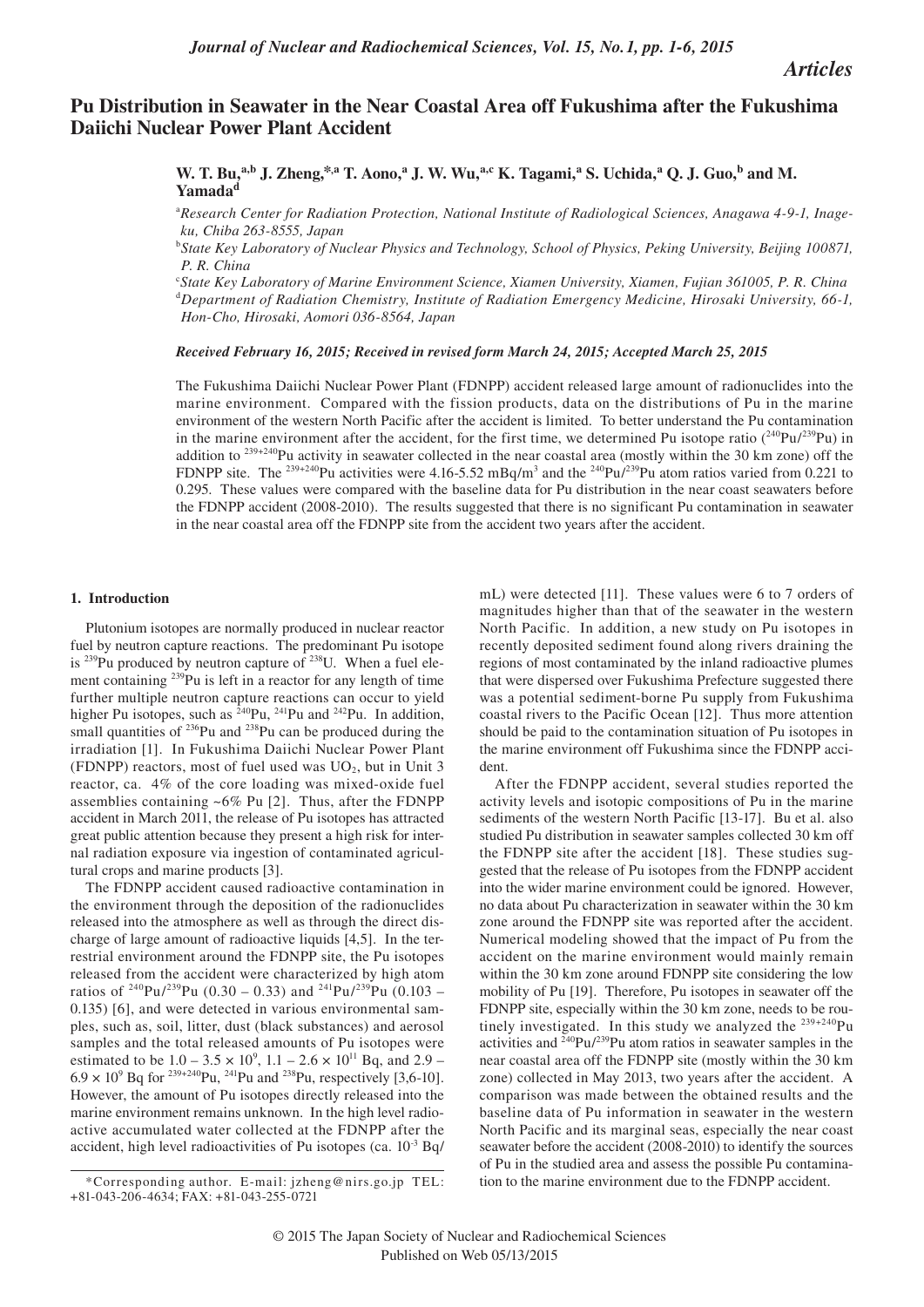**TABLE 1: Summary of distributions of <sup>239+240</sup>Pu activities and <sup>240</sup>Pu/<sup>239</sup>Pu atom ratios in surface seawater in the western North Pacific and its marginal seas**

| Study area                          | <b>GPS</b> location | Sampling<br>date | $239+240$ Pu activity<br>range $(mBq/m3)$ | <sup>240</sup> Pu/ <sup>239</sup> Pu atom<br>ratio range | Reference |
|-------------------------------------|---------------------|------------------|-------------------------------------------|----------------------------------------------------------|-----------|
| Coastal Water off Aomori Prefecture | 40-42°N, 141-142°E  | 1999-2000        | $4.6 - 8.8$                               | ND.                                                      | 28        |
| Coastal Water off Aomori Prefecture | 40-42°N, 141-143°E  | 2001-2005        | $2.8 - 10$                                | $0.243 - 0.245$                                          | 29        |
| East China Sea                      | 30-35°N, 120-130°E  | 1987             | $3.2 - 10^a$                              | $0.199 - 0.246$                                          | 32        |
| East Sea/Japan Sea                  | 35-43°N, 130-138°E  | 1993             | $6-10$                                    | ND.                                                      | 33        |
| East Sea/Japan Sea                  | 38-42°N, 133-135°E  | 1995             | $8-25$                                    | ND.                                                      | 34        |
| East Sea/Japan Sea                  | 35-41°N, 129-137°E  | 1993-1996        | $3.5 - 10.0$                              | ND.                                                      | 35        |
| East Sea/Japan Sea                  | 35-41°N, 129-137°E  | 1993             | $3.4 - 20.8$                              | ND.                                                      | 36        |
| Japan Sea                           | 38-39°N, 132-136°E  | 1984, 1993       | $6.7 - 9.5$                               | $0.233 - 0.235$                                          | 37        |
| Japan Sea                           | 38-45°N, 132-141°E  | 1986-1997        | $3.0 - 14.0$                              | <b>ND</b>                                                | 38        |
| Sagami Bay                          | 35°'N, 139°'E       | 1992             | 13.4                                      | 0.224                                                    | 39        |
| South China Sea                     | $1-8$ °N, 102-106°E | 2008             | $2.3 - 7.9$                               | ND.                                                      | 40        |
| Western North Pacific               | 14-32°N, 128-138°E  | 1996             | 1.52-1.87                                 | 0.199-0.224                                              | 41        |
| Western North Pacific/Japan Sea     | 37-41°N, 137-142°E  | 1991-1993        | $4.9 - 7.8$                               | $0.221 - 0.235$                                          | 42        |
| Western North Pacific/Japan Sea     | 38-46°N, 135-145°E  | 1998             | ND                                        | $0.204 - 0.225$                                          | 43        |
| Yellow Sea/Korea Strait/East Sea    | 33-39°N, 124-132°E  | 1999-2000        | $3.1 - 22.3$                              | $0.18 - 0.33$                                            | 22        |

<sup>a</sup> Data that are apparently influenced by Changjiang River is not adopted there. "ND", stands for not detected.

#### **2. Spatial and temporal distribution of Pu in seawater in the western North Pacific before the FDNPP accident**

Before the FDNPP accident, Pu was deposited over the western North Pacific mainly as a result of global fallout following the atmospheric nuclear weapons tests about 50 years ago. Besides, the Pacific Proving Ground (PPG) close-in fallout is another important source other than global fallout, which made the  $239+240$ Pu inventories in the seawater of the western North Pacific more than two times higher than those of the terrestrial environment at the same latitude [20,21]. The PPG sourced Pu was transported by ocean current to the western North Pacific and made the <sup>240</sup>Pu/<sup>239</sup>Pu atom ratio in this sea area higher than that of global fallout [21-24]. Table 1 summarized the related studies on the distribution of Pu isotopes  $(^{239+249}$ Pu activity and  $^{240}$ Pu/<sup>239</sup>Pu atom ratio) in seawater of the western North Pacific conducted from 1984 to 2008.

Since the early 1970s, continuous investigation on the distribution of Pu activities in surface seawater showed a latitudinal distribution, with higher concentration in the mid-latitude region of the western North Pacific and relatively lower concentration in the equatorial region because the amount of radioactive deposition is controlled by the precipitation amount and stratosphere-troposphere air change [25-27]. For that reason, Pu activity in seawater of the western North Pacific took on a large variation (i.e. 1.52-22.3 mBq/m<sup>3</sup> as Table 1 shows) [22, 28-43].

Besides spatial distribution, temporal distribution of Pu in the North Pacific needs to be considered when we discuss the baseline data of Pu in seawater because <sup>239+240</sup>Pu activities slowly decreased over time especially in surface seawater. Bowen et al. reported the  $^{239+240}$ Pu activities in central North Pacific seawater collected in 1974 and 1978 [20]. The results showed that Pu activities in the surface seawater decreased in 1978 compared with 1974. Hirose et al. estimated the <sup>239+240</sup>Pu activities in the surface water of the Pacific ocean based on HAM database and obtained the temporal variation of <sup>239+240</sup>Pu activities in the western North Pacific (25°N-40°N) from 1971 to 1998 and a clearly decrease of  $239+240$ Pu activities with time was observed  $[26]$ . The  $^{239+240}$ Pu activities in the surface seawater of the western North Pacific decreased exponentially over recent decades. In the early 1970s, the <sup>239+240</sup>Pu activities ranged from 8.1 to 35 mBq/m<sup>3</sup>, while in 2000, they have been estimated to be  $0.3{\text -}2.7$  mBq/m<sup>3</sup> in the open ocean seawaters.

Oikawa et al. determined Pu isotopes in seawater collected

off Rokkasho in northern Japan during 1991-2005 [29]. The 239+240Pu activities in surface seawater of this region varied from 2.8 to 10 mBq/m<sup>3</sup> with an average of 5.3 mBq/m<sup>3</sup>. The estimated apparent half-life of Pu in the surface seawater was about 17.8 y at the end of the study period and it tended to gradually increase because the decrease rate of  $239+240$ Pu in surface seawater would probably lessen with time. Recently, more comprehensive baseline data on <sup>239+240</sup>Pu activities in near coastal seawaters collected off the sites of commercial nuclear power plants (including FDNPP and Fukushima Daini NPP) around the Japanese islands at 37 locations were summarized [30,31]. Based on this investigation, the <sup>239+240</sup>Pu activity concentration in the surface water was independent of seawater properties, such as salinity and temperature, and the  $^{239+240}$ Pu activity ranged from 3.1 to  $12 \text{ mBq/m}^3$  with the average of 5.2  $\pm$  1.5 mBq/m<sup>3</sup> for the surface water samples collected during the 3 years (2008-2010) just before the FDNPP accident.

Although 239+240Pu activities in surface seawater slowly decrease with time, the 240Pu/239Pu atom ratio in seawater seems to be invariant with time. Yamada and Zheng determined the  $240$ Pu/ $239$ Pu atom ratios in the water column of Japan Sea collected during 1984-1993, and no temporal variation was found [24]. After adequately mixing of seawater,  $^{240}Pu^{239}Pu$ atom ratio in seawater can be regarded as a consistent value if there isn't any other Pu source injection. As shown in Table 1, recent studies within 10 years showed a centralized <sup>240</sup>Pu/<sup>239</sup>Pu atom ratio in seawater in the western North Pacific from 0.199 to 0.246 [32-43], with higher ratios (0.18-0.33) in the coastal waters of the Korean Peninsula [22]. These Korean Peninsula values are apparently higher than the characteristic  $^{240}Pu^{239}Pu$ atom ratio of 0.18 for global fallout and lower than the PPG derived Pu with a  $^{240}Pu^{239}Pu$  atom ratio of 0.36 [21,44,45], indicating a mix of Pu from these two sources in the western North Pacific. The baseline data on  $240 \text{Pu}/239 \text{Pu}$  atom ratios compiled by Oikawa et al.[30], based on a ministry report on environmental radioactivity investigations that found the  $^{240}$ Pu/<sup>239</sup>Pu atom ratios ranged from 0.172 to 0.304, with the average of  $0.234 \pm 0.025$  for the surface water samples collected during the 3 years (2008-2010) just before the FDNPP accident [31].

## **3. Materials and methods**

**3.1. Seawater sampling.** Surface seawater (0-60 m) samples (20 L) were collected at the six locations described in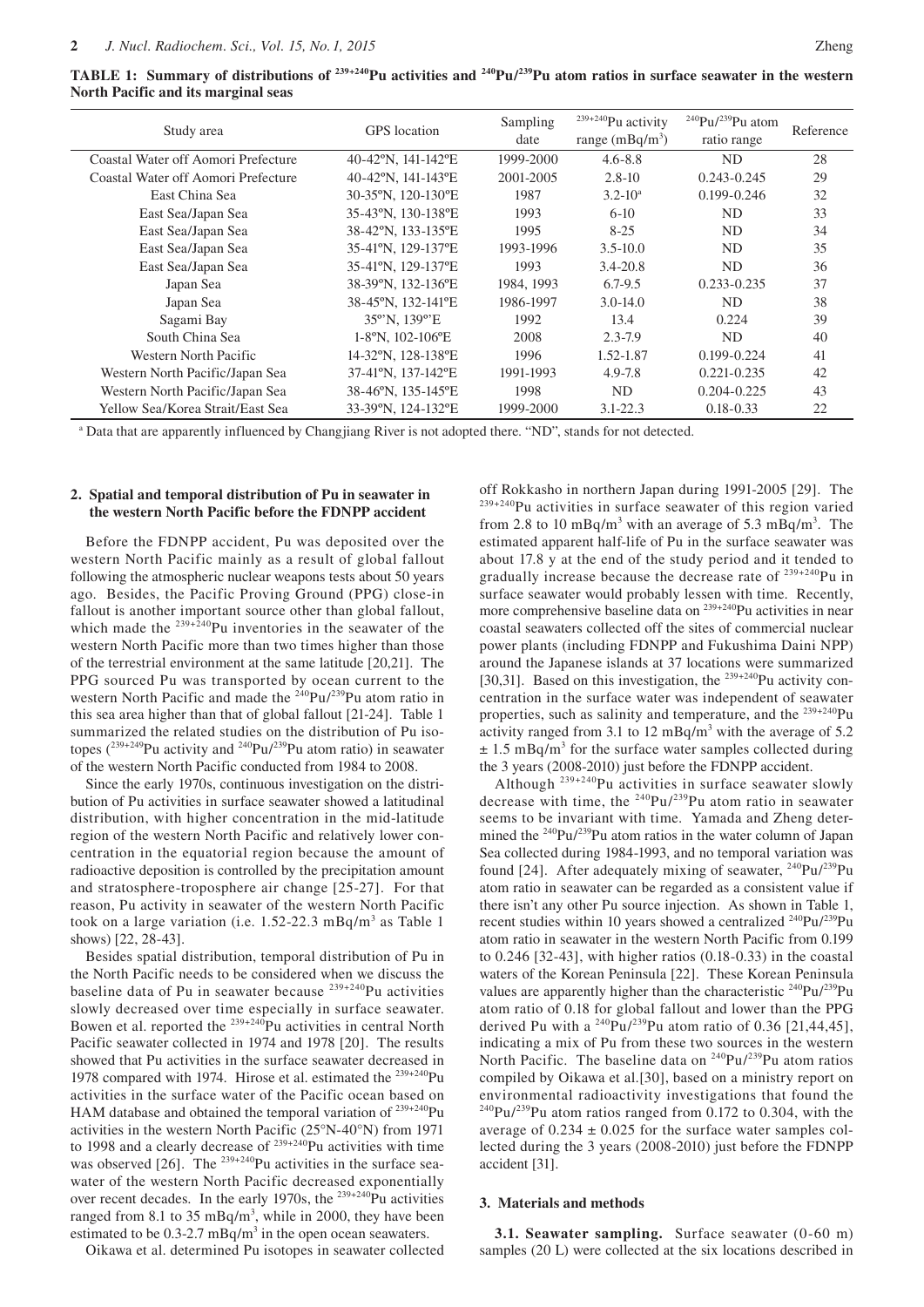| Sample location ID | Sampling time | Water sampling depth<br>(m) | <b>GPS</b> location | $239+240$ Pu activity<br>$(mBq/m^3)$ | <sup>240</sup> Pu/ <sup>239</sup> Pu atom<br>ratio |
|--------------------|---------------|-----------------------------|---------------------|--------------------------------------|----------------------------------------------------|
| M <sub>01</sub>    | 2013/5/17     | 10                          | 37°33'N, 141°13'E   | $4.36 \pm 0.57$                      | $0.221 \pm 0.040$                                  |
| M <sub>01</sub>    | 2013/5/17     | 50                          | 37°33'N, 141°13'E   | $4.73 \pm 0.50$                      | $0.251 \pm 0.039$                                  |
| <b>N01</b>         | 2013/5/15     | $\boldsymbol{0}$            | 37°30'N, 141°30'E   | $4.23 \pm 0.48$                      | $0.295 \pm 0.048$                                  |
| N <sub>0</sub> 1   | 2013/5/15     | 20                          | 37°30'N, 141°30'E   | $4.16 \pm 0.36$                      | $0.235 \pm 0.030$                                  |
| I <sub>02</sub>    | 2013/5/20     | $\theta$                    | 37°14'N, 141°14'E   | $4.23 \pm 0.34$                      | $0.242 \pm 0.037$                                  |
| NP <sub>1</sub>    | 2013/5/17     | 40                          | 37°25'N, 141°11'E   | $5.30 \pm 0.42$                      | $0.249 \pm 0.034$                                  |
| NP <sub>1</sub>    | 2013/5/17     | 60                          | 37°25'N, 141°11'E   | $5.52 \pm 0.43$                      | $0.293 \pm 0.038$                                  |
| AN6                | 2013/5/15     | $\theta$                    | 37°17'N, 141°05'E   | $4.56 \pm 0.44$                      | $0.286 \pm 0.056$                                  |
| AN6                | 2013/5/15     | 20                          | 37°17'N, 141°05'E   | $4.55 \pm 0.74$                      | $0.227 \pm 0.041$                                  |
| NP <sub>2</sub>    | 2013/5/17     | 20                          | 37°25'N, 141°06'E   | $4.73 \pm 0.45$                      | $0.278 \pm 0.040$                                  |

Uncertainties are expressed as the expanded standard uncertainty with a coverage factor of 2.



Figure 1. Map showing the locations for (a) seawater collected in the near coastal areas around the FDNPP site and (b) seawater collected outside the 30 km zone around the FDNPP site (redrawn from ref. 18). (The map is generated using Surfer 8.0)

Table 2 in the western North Pacific during the UM 13-05 cruise (T/S Umitaka-maru, Tokyo University of Marine Science and Technology) in May 2013. All the sampling locations were within the 30 km zone around the FDNPP site except N01, which was about 38 km away. Fig. 1 shows the seawater sampling locations in this study together with locations outside the 30 km zone off the FDNPP site which were investigated previously. The specific sampling date and water depth are given in Table 2.

**3.2. Seawater sample analytical procedures.** An analytical method based on anion-exchange chromatography using Dowex 1X8 resin and SF-ICP-MS for the determination of plutonium isotopes at ultra-trace level in seawater was established and validated in our previous work [18], and it was employed in this study to determine the <sup>239+240</sup>Pu activities and <sup>240</sup>Pu<sup>/239</sup>Pu atom ratios in the collected seawater samples. This method was characterized by a sufficiently low detection limit at subfg/mL level for <sup>239</sup>Pu and <sup>240</sup>Pu isotopes. About 0.57 pg <sup>242</sup>Pu was added to the seawater sample (pre-filtrated with an Advantec cartridge,  $0.45 \mu m$ ) as a yield tracer. Fe(OH)<sub>3</sub> was used for initial concentration to collect Pu by co-precipitation. After allowing the precipitate to settle, the sample supernatant was carefully siphoning away once and then again after a centrifuging step. The Fe precipitates together with Pu were dissolved in 8 M HNO<sub>3</sub>. Then  $NaNO<sub>2</sub>$  was added to the sample solution and this was heated at 40°C to convert Pu to the tetravalent. Pretreated resin was packed in a 2.5 mL PTFE column and then preconditioned with 20 mL 8 M HNO<sub>3</sub>–0.2 M NaNO<sub>2</sub> solution. The seawater sample (which now included the tetravalent Pu) was loaded onto the column and then the column was rinsed first with 50 mL  $8$  M HNO<sub>3</sub> and then with 30 mL 10 M HCl. Then 30 mL 0.1 M NH4I–8.5 M HCl was loaded for Pu elution. The eluent was heated to dryness after adding 5 mL *conc*. HNO<sub>3</sub>. Then 4 M CH<sub>3</sub>COOH was added to dissolve the residue and the obtained solution was loaded to the second preconditioned resin column. Solution flowing through the resin was later mixed with the eluent of 20 mL *conc.* HBr. This solution was heated to dryness and 1 mL *conc*. HNO<sub>3</sub> was added and evaporated to dryness. After that, the final residue was dissolved in about  $0.7$  ml  $4\%$  HNO<sub>3</sub> for the SF-ICP-MS analysis. The information about the SF-ICP-MS analytical system and the detailed operation setup can be seen in another work [46].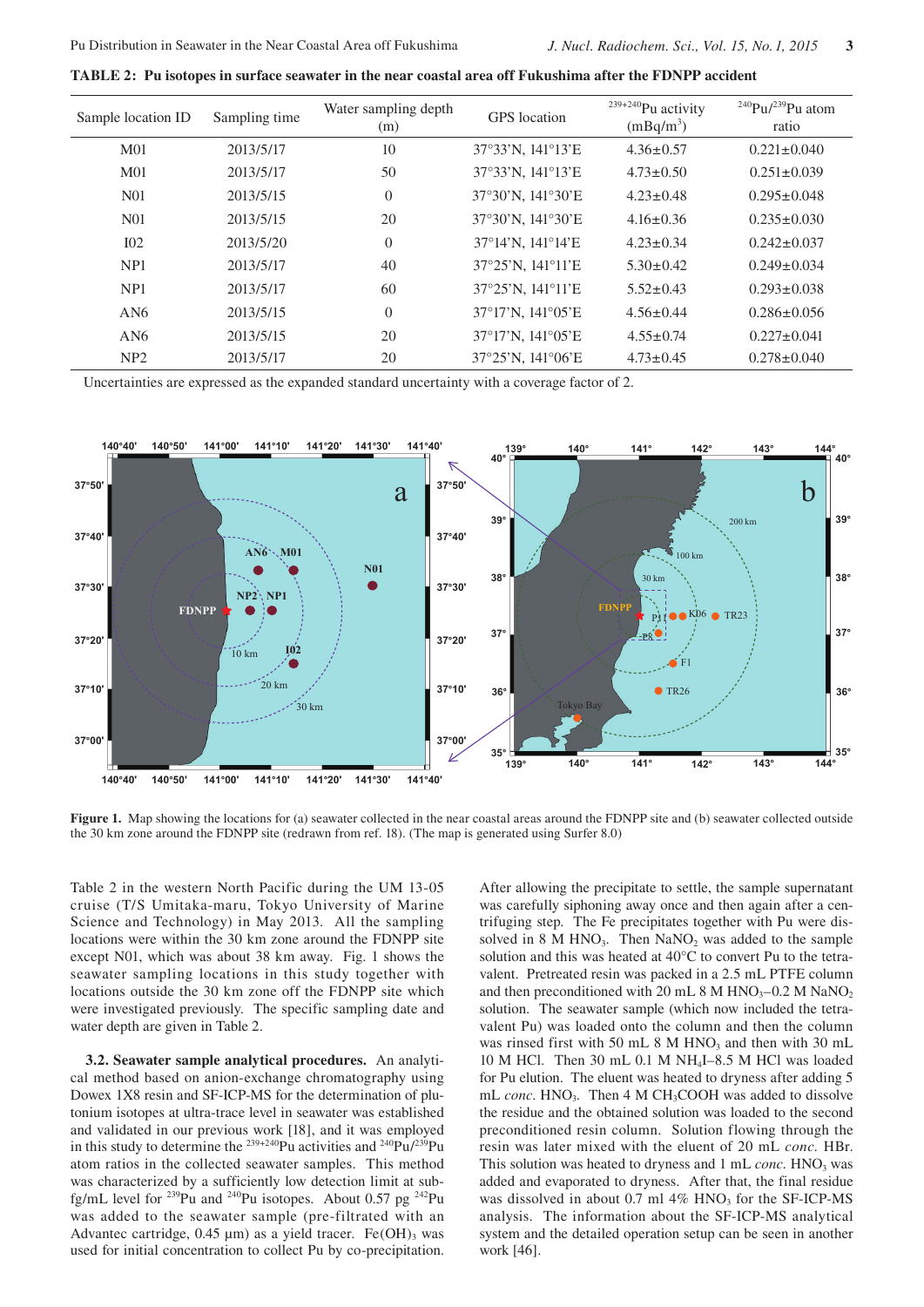

**Figure 2.** Relationship between  $^{239+240}$ Pu activity (mBq/m<sup>3</sup>) and  $^{240}$ Pu/<sup>239</sup>Pu atom ratio found in the surface waters collected within the 30 km zone (blue circles) and in the zone of 30 km – 200 km (red circles). Data for 30 km – 200 km surface water were cited from Bu et al. [18].

#### **4. Results and Discussion**

The analytical results of Pu isotopes in the near coastal seawater samples off the FDNPP site were shown in Table 2. The 239+240Pu activities showed small variation with range from 4.16 to 5.52 mBq/m<sup>3</sup> in the surface seawaters collected within 30 km zone. The lower value of  $4.16 \text{ mBq/m}^3$  was detected in sampling Station N01, located outside 30 km zone (ca. 38 km from the FDNPP). The  $240$ Pu/ $239$ Pu atom ratios ranged from 0.221 to 0.295, with an average of  $0.254 \pm 0.026$ . Relationship between <sup>239+240</sup>Pu activity (mBq/m<sup>3</sup>) and <sup>240</sup>Pu/<sup>239</sup>Pu atom ratio found in the surface waters collected within the 30 km zone and in the zone of 30 km – 200 km was plotted in Fig. 2. Data for 30 km – 200 km surface water were cited from Bu et al [18]. The  $^{240}$ Pu/ $^{239}$ Pu atom ratios in the surface waters showed no significant difference and they were independent of sampling locations, and there was no clear relationship between the  $^{39+240}$ Pu activities and the  $^{240}$ Pu/ $^{239}$ Pu atom ratios.

As summarized Table 1, there was a large variation of <sup>239+240</sup>Pu activities in seawater in the western North Pacific due to the latitudinal dispersion, the influence of oceanographic processes, and the temporal variation [27]. The  $^{239+240}$ Pu activities in 1990s varied from 3.1 mBq/m<sup>3</sup> to 22.3 mBq/m<sup>3</sup>. If we suppose that the apparent half-residence time of Pu still remained to at 17.8 y during the past two decades, from that viewpoint, 239+240Pu activities in the seawater in 2011 could be less than  $10 \text{ mBq/m}^3$ .

Compared with the 239+240Pu activities in the western North Pacific in the 1990s, <sup>239+240</sup>Pu after 2000 varies in a relatively smaller range (i.e.  $2.8 \text{ mBq/m}^3$ -10 mBq/m<sup>3</sup>). As mentioned before,  $239 + 240$ Pu activities in the surface seawater slowly decrease with time and the decrease rate is getting slower. During 2008 to 2010, just before the FDNPP accident, <sup>239+240</sup>Pu activities in near coastal seawaters collected off the sites of commercial nuclear power plants around the Japanese islands ranged from 3.1 to 12 mBq/m<sup>3</sup> with the average of  $5.2 \pm 1.5$ mBq/m<sup>3</sup>. These data provided reliable baseline of  $239+240$ Pu activities before the accident.

The comparison of the  $^{239+240}$ Pu activities and  $^{240}$ Pu/ $^{239}$ Pu atom ratios in seawater before and after the accident in the western North Pacific and the near coastal waters was illustrated in Fig. 3. The  $^{239+240}$ Pu activities of 4.16 mBq/m<sup>3</sup> to  $5.52 \text{ mBq/m}^3$  observed in surface seawaters within the 30 km zone off the FDNPP site are within the range of baseline data

even when we take account of the temporal distribution of baseline data. Furthermore, these results are also comparable to the results of Oikawa et al.  $(3.1\n-12 \text{ mBq/m}^3)$  for the near coastal seawaters off the sites of commercial nuclear power plants during 2008 to 2010 [30]. In a previous study [18], we analyzed Pu isotopes in seawater samples collected in the western North Pacific 30 - 200 km off the FDNPP site after the accident and found that the  $239+240$ Pu activities were 0.43-5.59  $mBq/m<sup>3</sup>$ . The <sup>239+240</sup>Pu activities in the near coastal seawater showed a smaller variation compared with that in seawater 30 - 200 km off the FDNPP site. This is because in the near coastal area, the strong coastal current made the efficient mixing of Pu of different water masses, and also the vertical mixing with Pu originated from bottom sediment taking into account the shallow water depth of several tens meters. All the observed 239+240Pu activities in the Fukushima seawater samples were consistent with the background data before the accident, suggesting no significant extra injection of Pu into the marine environment after the accident. In the Nuclear Regulation Authority (NRA) report [47], there are two sampling sites close to the FDNPP: T-1 was located 30 m north from the mouth of the discharge canal for reactors 5 and 6, and T-2-1 was 1.3 km south from the discharge canal for reactors 1 to 4. In these sampling sites,  $^{239+240}$ Pu concentrations in seawater were reported in 2012-2014 and the range was from detection limit to 14 mBq/m<sup>3</sup> except 31 mBq/m<sup>3</sup> observed at T-2-1 site on 10 April 2014. Thus most data were within the range of  $239+240$ Pu activity data before the accident as reported above. However, in the NRA report [47], there was no additional information such as  $240$ Pu/ $239$ Pu atom ratio, therefore, further discussion is not available.

The particle scavenging and upwelling processes may have less influence on the  $^{240}Pu^{239}Pu$  atom ratio than on the  $^{239+240}Pu$ activity in seawater samples because the 240Pu/239Pu atom ratio in seawater distributed homogenously with water depth and this ratio in seawater column also doesn't vary with time [20,22,37]. Thus, compared with  $^{239+240}$ Pu activity,  $^{240}$ Pu/ $^{239}$ Pu atom ratio could provide further information for source identification.

The 240Pu/239Pu atom ratio in seawater in the western North Pacific before the FDNPP accident ranged widely from 0.18 to 0.33 as presented in Table 1, suggesting a mixing of global fallout Pu and the PPG derived Pu. More recently, the  $^{240}Pu/^{239}Pu$  atom ratios in seawater collected off the coastal area of Japan from 2008 to 2010 ranged from 0.173 to 0.304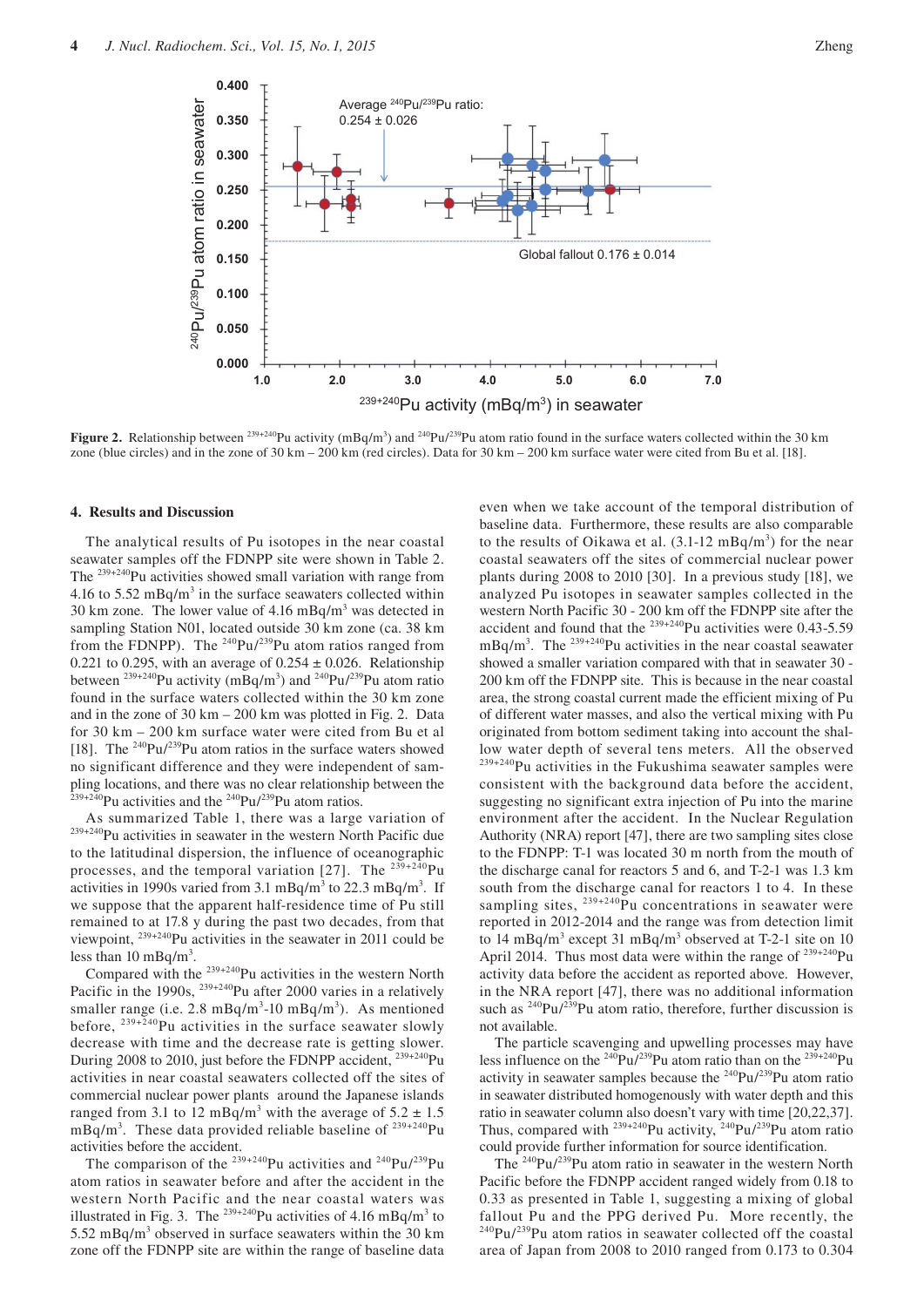

**Figure 3.** Comparison of <sup>239+240</sup>Pu activities and <sup>240</sup>Pu/<sup>239</sup>Pu atom ratios in seawater samples within the 30 km zone off the FDNPP site with the background level in near coast of Japan [30,31] and in the western North Pacific and its marginal seas (Summarized from data in Table 1).

[30,31]. Our determined  $^{240}Pu/^{239}Pu$  atom ratios in the surface seawater within the 30 km zone off the FDNPP after the accident were 0.221-0.295, typically in the range of the background data in the western North Pacific before the accident. Oikawa et al. reported the  $240$ Pu/ $239$ Pu atom ratios of surface seawater collected off the FDNPP and Fukushima Daini NPP (about 10 km south of the FDNPP) ranged from 0.195 to 0.259 during the period of 2008 to 2010 [30]. In addition, among the studies listed in Table 1, the sample locations in the work of Yamada and Zheng [42] and of Oikawa et al. [29] were relatively closer to the FDNPP site than others. The  $^{240}Pu/^{239}Pu$  atom ratios in these two studies were 0.221-0.235, and 0.243-0.245, respectively, similar to the data obtained in our study. These results suggested that the sources of Pu in the marine environment in the near coastal area off the FDNPP site were the same before and after the nuclear accident. In our previous work [16], we determined the Pu distribution in sediment samples collected within the 30 km zone around the FDNPP site. The obtained isotopic ratios of Pu  $(^{240}Pu^{239}Pu$ ,  $^{241}Pu^{239}Pu$ ) were found to be different from those of the FDNPP accident released Pu [6,16], and showed that global fallout and the PPG close-in fallout were still the two main sources for Pu contamination in the sediments. Based on the seawater results obtained in the present study, we can reach the same conclusion that there was no significant Pu contamination derived from the FDNPP accident in the marine environment two years after the its occurrence.

## **5. Conclusions**

In this study we analyzed the  $239+240$ Pu activities and  $240$ Pu/ <sup>239</sup>Pu atom ratios in seawater samples collected in the near coastal area off the FDNPP site (mostly within the 30 km zone) two years after the nuclear accident. The <sup>239+240</sup>Pu activities in the seawater samples ranged from  $4.16 - 5.52$  mBq/m<sup>3</sup>, while the  $^{240}$ Pu/<sup>239</sup>Pu atom ratios were 0.221-0.295. Our results agreed well with the baseline data before the accident, revealing that no significant Pu was released into the marine environment from the FDNPP accident. Global fallout and the PPG close-in fallout are still the two main sources for Pu contamination in

the western North Pacific. Considering that the seawater samples in this study were collected 2 years after the FDNPP accident, we couldn't conclude whether Pu was discharged into the marine environment during the accident. This remains to be clarified by analyzing the seawater samples collected in April or May of 2011, the period of heaviest radioactive contamination in the ocean after the accident.

**Acknowledgements.** We are grateful to colleagues and the crew aboard the T/S Umitaka-maru. In particular, our samples were made possible by Prof. T. Ishimaru and Prof. J. Kanda. The authors wish to acknowledge Mr. Y.Y. Ni for useful discussion. This work was supported by the Kakenhi Grant-in-Aid for Scientific Research on Innovative Areas (24110004), and partly supported by the Agency for Natural Resources and Energy (METI), Japan.

#### **References**

- (1) OECD (Organisation for Economic Co-Operation and Development), Plutonium Fuel, an assessment (1989).
- (2) P. C. Burns, R. C. Ewing, and A. Navrotsky, Science **335**, 1184 (2012).
- (3) J. Zheng, K. Tagami, and S. Uchida, Environ. Sci. Technol. **47**, 9584 (2013).
- (4) K. O. Buesseler, M. Aoyama, and M. Fukusawa, Environ. Sci. Technol. **45**, 9931 (2011).
- (5) D. Tsumune, T. Tsubono, M. Aoyama, K. Hirose, J. Environ. Radioact. **111**, 100 (2012).
- (6) J. Zheng, K. Tagami, Y. Watanabe, S. Uchida,T. Aono, N. Ishii, S. Yoshida, Y. Kubata, S. Fuma, and S. Ihara, Sci. Rep. **2**: 304, doi:10.1038/srep00304 (2012).
- (7) S. Schneider, C. Walther, S. Bister, V. Schauer, M. Christl, H. Synal, K. Shozugawa, and G. Steinhauser, Sci. Rep. **3**: 2988 doi:10.1038/srep02988 (2013).
- (8) M. Yamamoto, A. Sagaguchi, S. Ochiai, T. Takada, K. Hamataka, and T. Murakami, J. Environ. Radioact. **132**, 31 (2014).
- (9) T. Shinonaga, P. Steier, M. Lagos, and T. Ohkura, Environ. Sci. Technol. **48**, 3808 (2014).